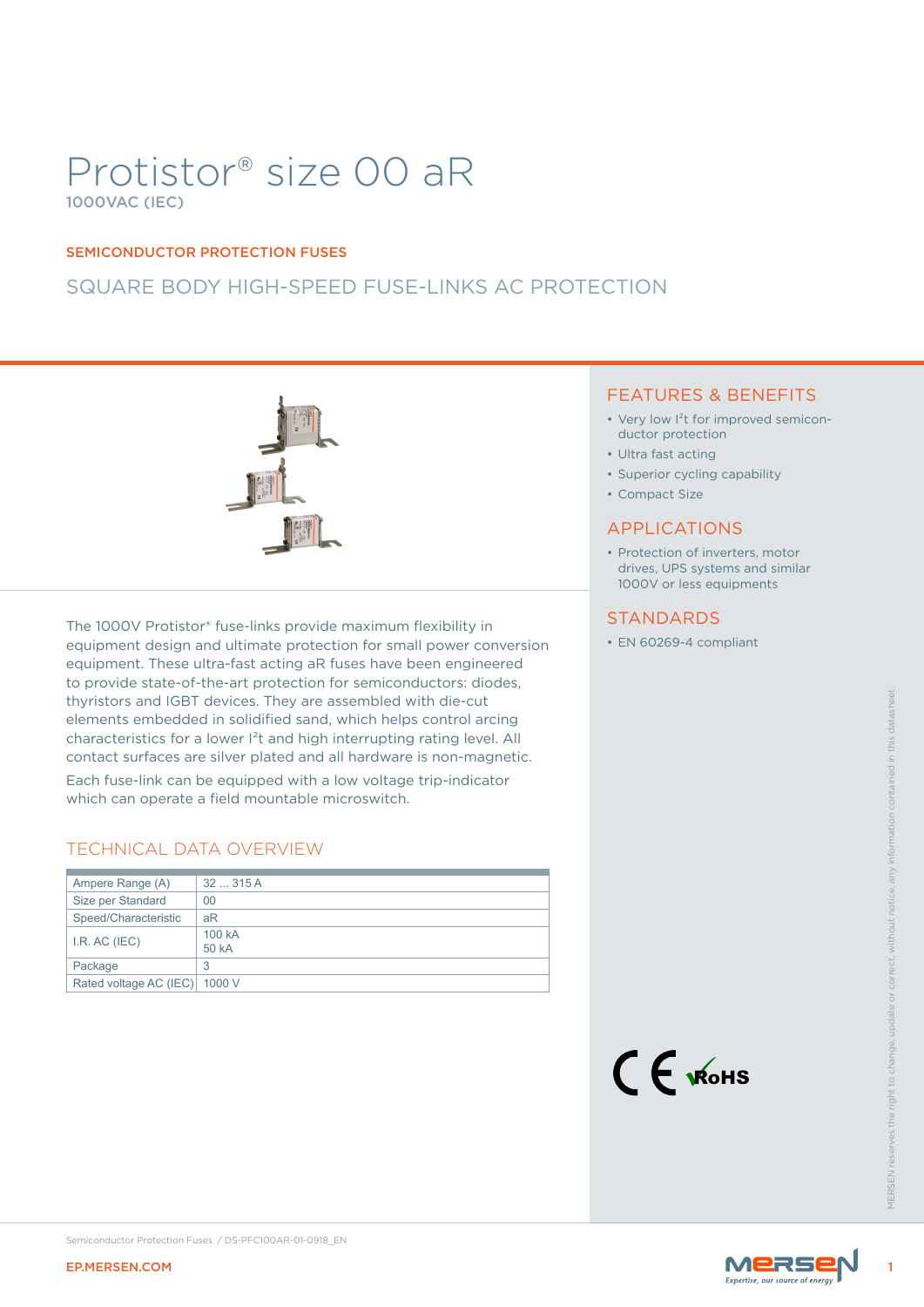# PRODUCT RANGE

### **Size 00 DIN80 1000VAC (IEC)**

| Catalog<br>number | <b>Item</b><br>number | <b>Rated voltage</b><br>AC (IEC) | <b>Rated current</b><br>-In- | Pre-arcing $12t$       | Clearing I <sup>2</sup> t at Rated<br>Voltage | <b>Rated breaking</b><br>capacity AC | <b>Power dissipation</b><br>at I <sub>n</sub> | Weight    |
|-------------------|-----------------------|----------------------------------|------------------------------|------------------------|-----------------------------------------------|--------------------------------------|-----------------------------------------------|-----------|
| DN00UD10C32L      | W227581               | 1000 V                           | 32 A                         | $32A^2s$               | $230A^2s$                                     | 120 kA                               | 17 W                                          | $0.22$ kg |
| DN00UD10C40L      | G076412               | 1000 V                           | 40 A                         | $45A^2s$               | $320A^2s$                                     | 120 kA                               | 18.5 W                                        | 0.22 kg   |
| DN00UD10C50L      | H076413               | 1000 V                           | 50 A                         | 102 $A^2S$             | $704A^2s$                                     | 120 kA                               | 19.5 W                                        | $0.22$ kg |
| DN00UD10C63L      | J076414               | 1000 V                           | 63 A                         | $181A^2s$              | 1300 $A^2S$                                   | 120 kA                               | 23 W                                          | $0.22$ kg |
| DN00UD10C80L      | C075534               | 1000 V                           | 80 A                         | $347A^2s$              | $2420A^2s$                                    | 120 kA                               | 26.5 W                                        | 0.22 kg   |
| DN00UD10C100L     | D075535               | 1000 V                           | 100 A                        | $725A^2s$              | 4800 $A^2S$                                   | 120 kA                               | 29 W                                          | $0.22$ kg |
| DN00UD10C125L     | M076417               | 1000 V                           | 125A                         | 1400 $A^2S$            | $9200 A^2s$                                   | 120 kA                               | 34 W                                          | $0.22$ kg |
| DN00UC10C160L     | X076426               | 1000 V                           | 160 A                        | $2469A^2s$             | 17300 A <sup>2</sup> s                        | 120 kA                               | 39 W                                          | $0.25$ kg |
| DN00UC10C200L     | Y076427               | 1000 V                           | 200 A                        | 4527 $A^2S$            | $31500A^2s$                                   | 120 kA                               | 49 W                                          | $0.25$ kg |
| DN00UC10C250L     | Z076428               | 1000 V                           | 250 A                        | 8680 A <sup>2</sup> s  | 60000 A <sup>2</sup> s                        | 120 kA                               | 56.5 W                                        | 0.25 kg   |
| DN00UC10C280L     | A076429               | 1000 V                           | 280 A                        | 11810 $A^2S$           | $81400A^2s$                                   | 120 kA                               | 62 W                                          | $0.25$ kg |
| DN00UC10C315L     | V076263               | 1000 V                           | 315 A                        | 15430 A <sup>2</sup> s | 115000 A <sup>2</sup> s                       | 50 kA                                | 67 W                                          | $0.25$ kg |



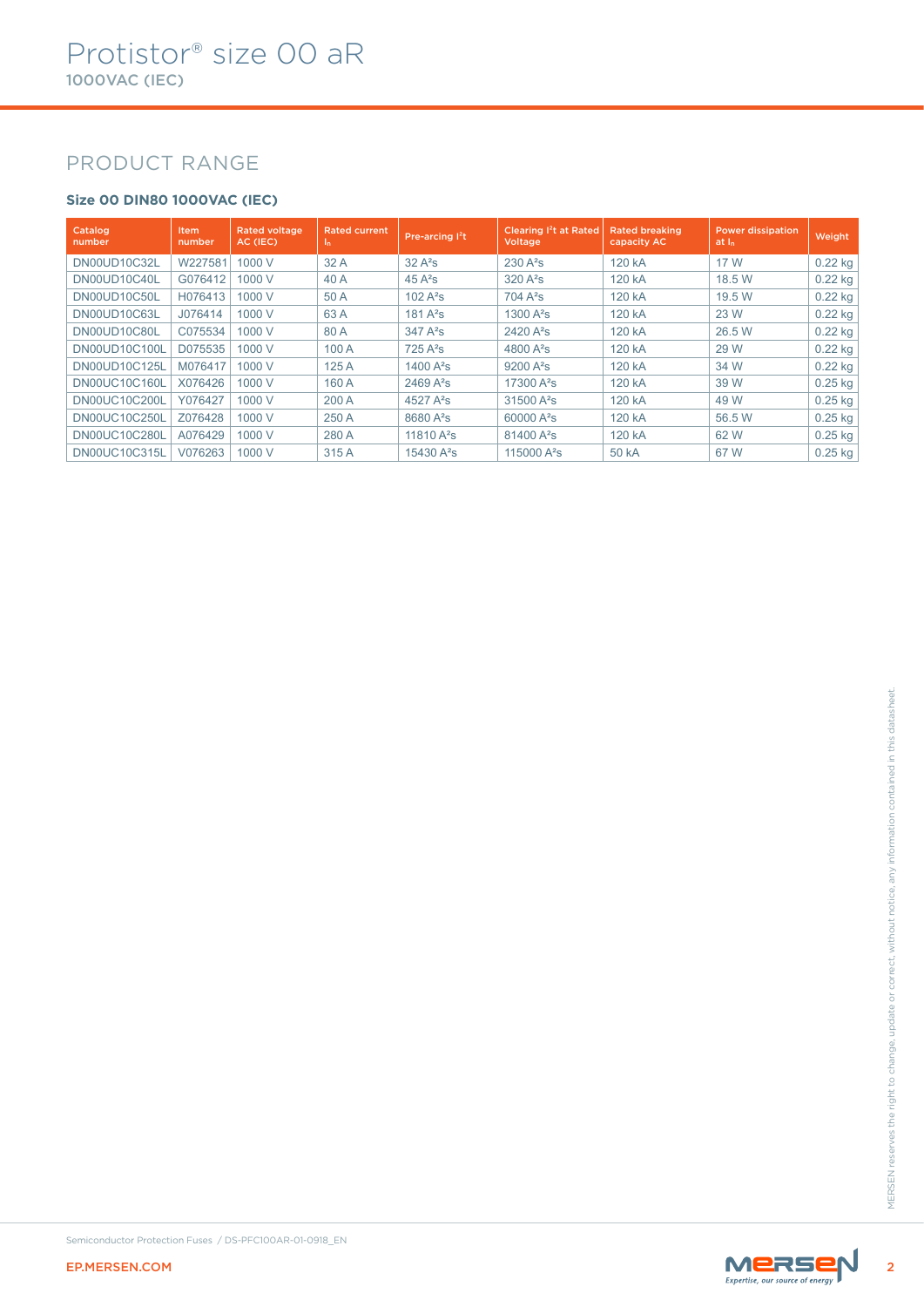# TIME CURRENT CHARACTERISTIC CURVES

#### **Size 00, 1000VAC, 32 to 150A**



RMS value of prospective current (A) +/- 8%

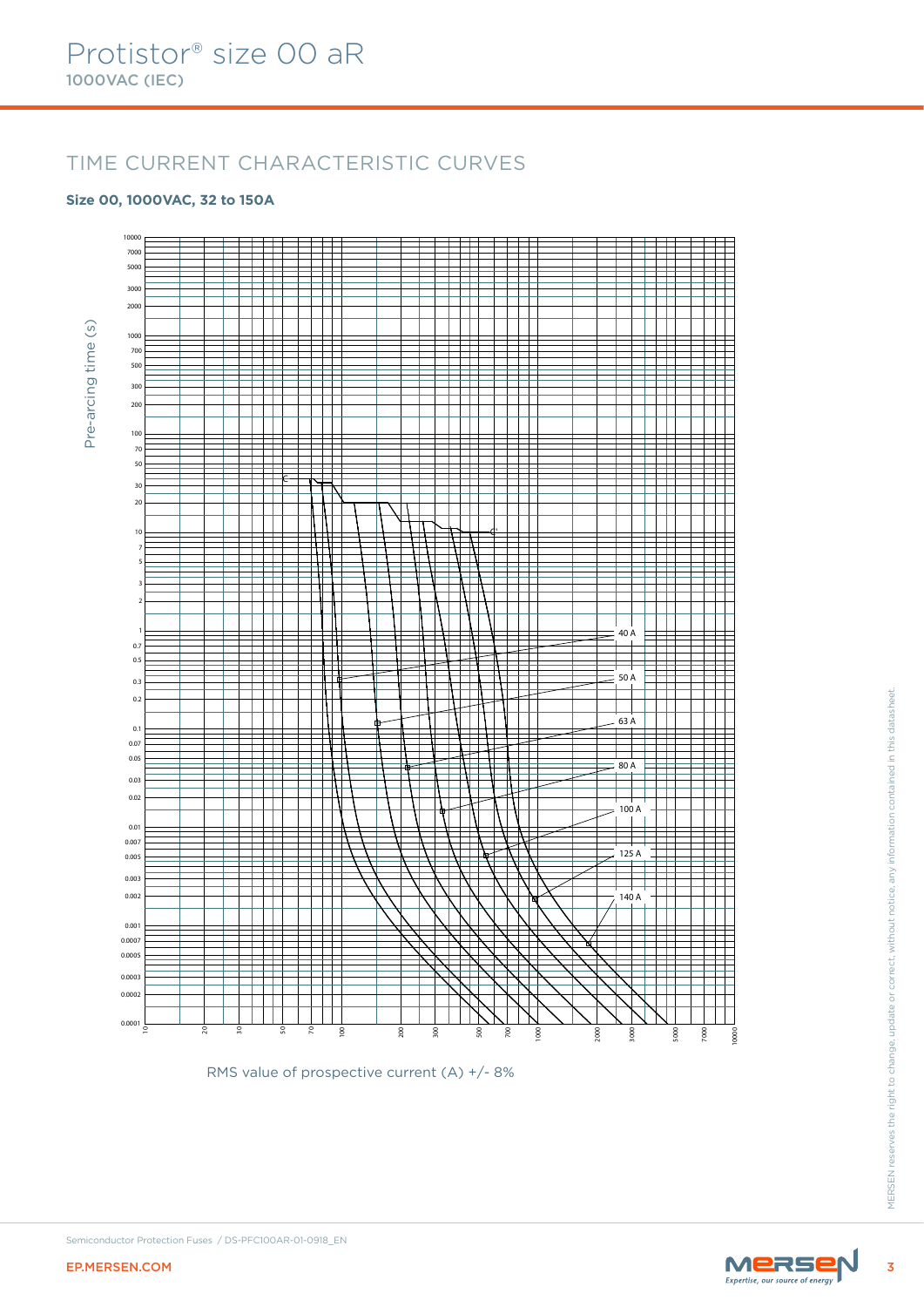# TIME CURRENT CHARACTERISTIC CURVES

#### **Size 00, 1000VAC, 160 to 315A**



RMS value of prospective current (A) +/- 8%

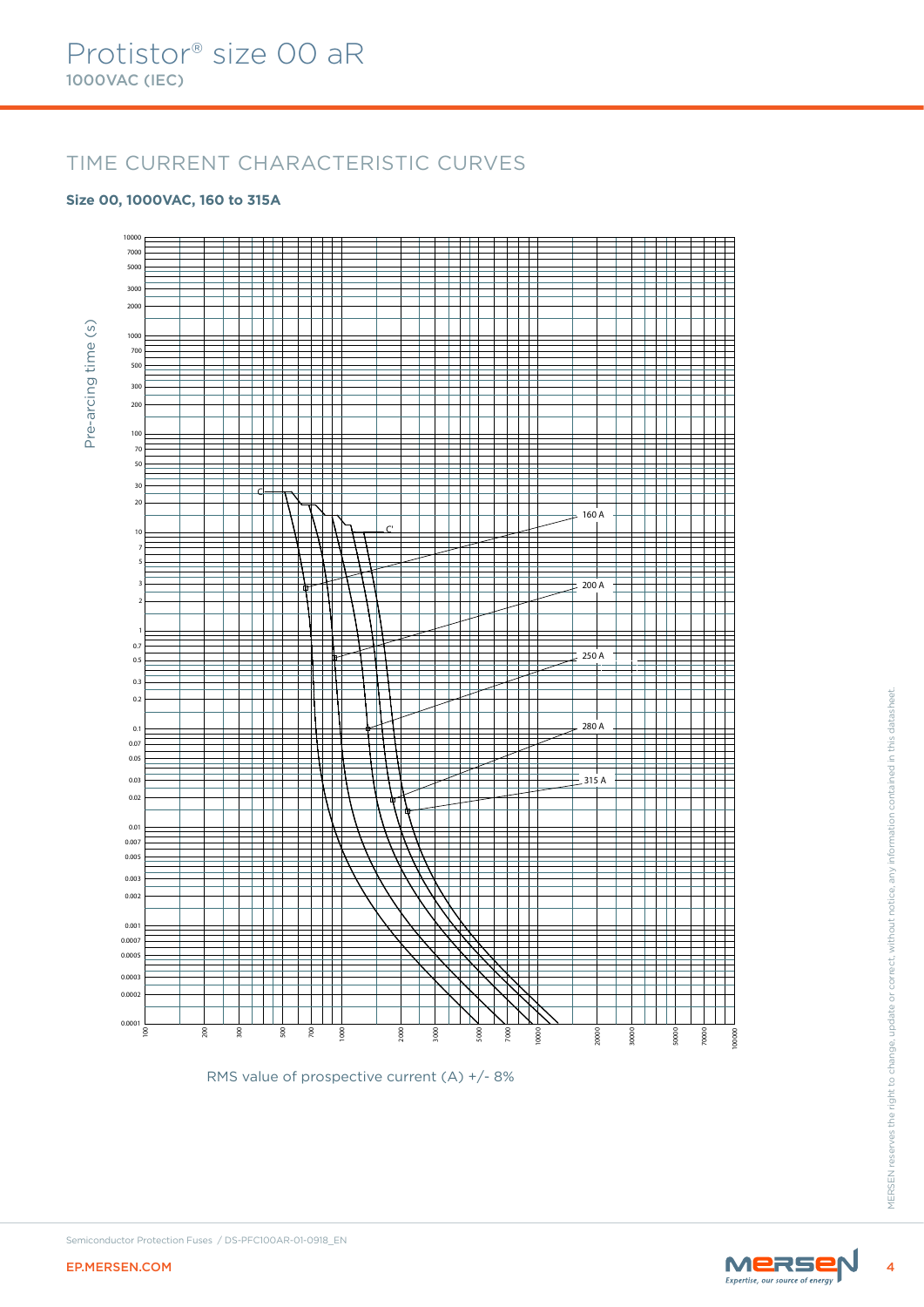# CUT-OFF CURRENT CHARACTERISTIC

#### **Size 00, 1000VAC, 32 to 150A**



50 Hz RMS symmetrical prospective current Ip (A)

#### **Size 00, 1000VAC, 160 to 315A**



50 Hz RMS symmetrical prospective current Ip (A)

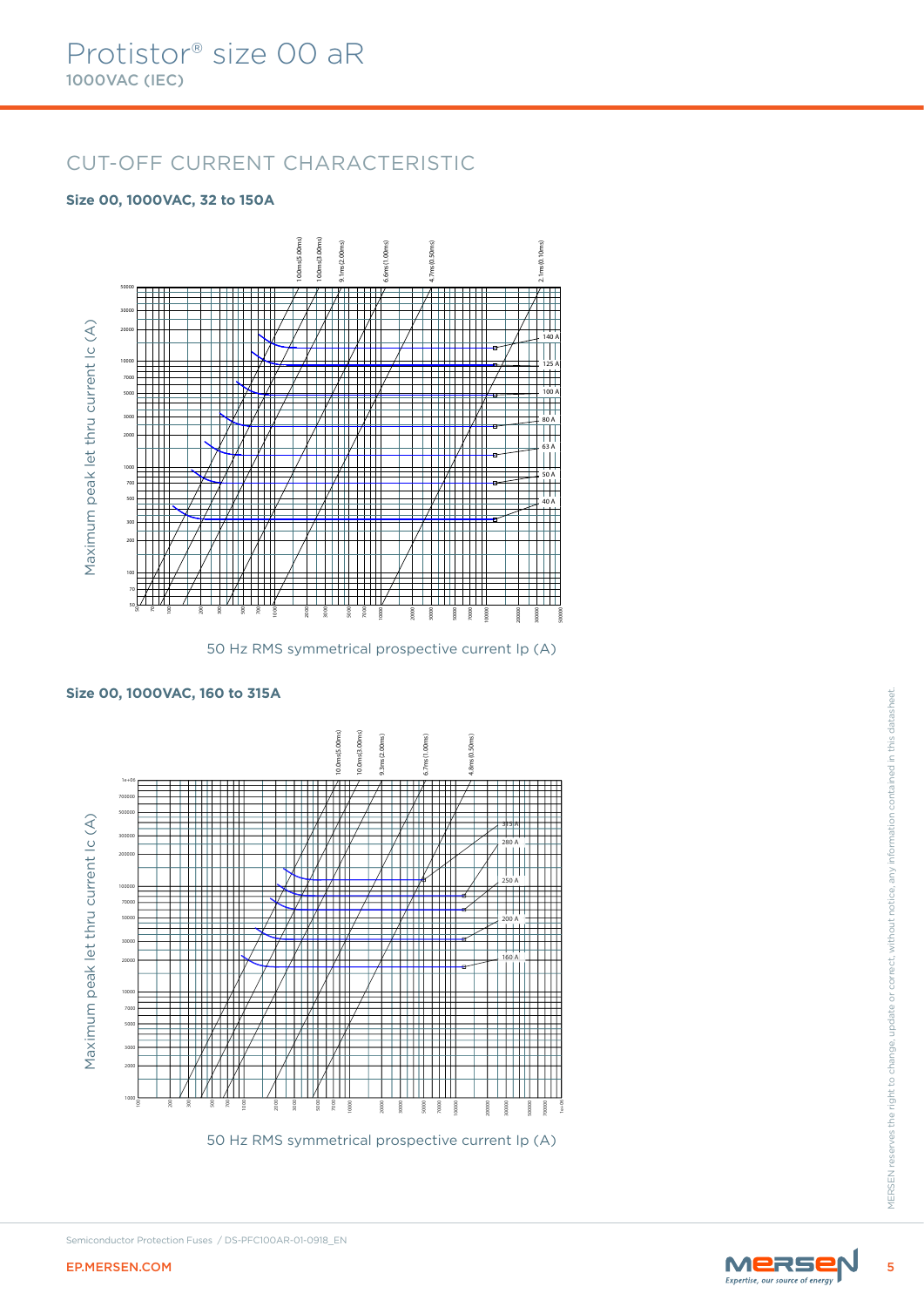# I²T MULTIPLIER COEFFICIENT

### **Size 00, 1000VAC , 32 to 315A**



# CHARACTERISTICS TOTAL I²T CURVE

#### **Size 00, 1000VAC, 32 to 150A**



50Hz RMS symetrical prospective current (Ip)(A)



Semiconductor Protection Fuses / DS-PFC100AR-01-0918\_EN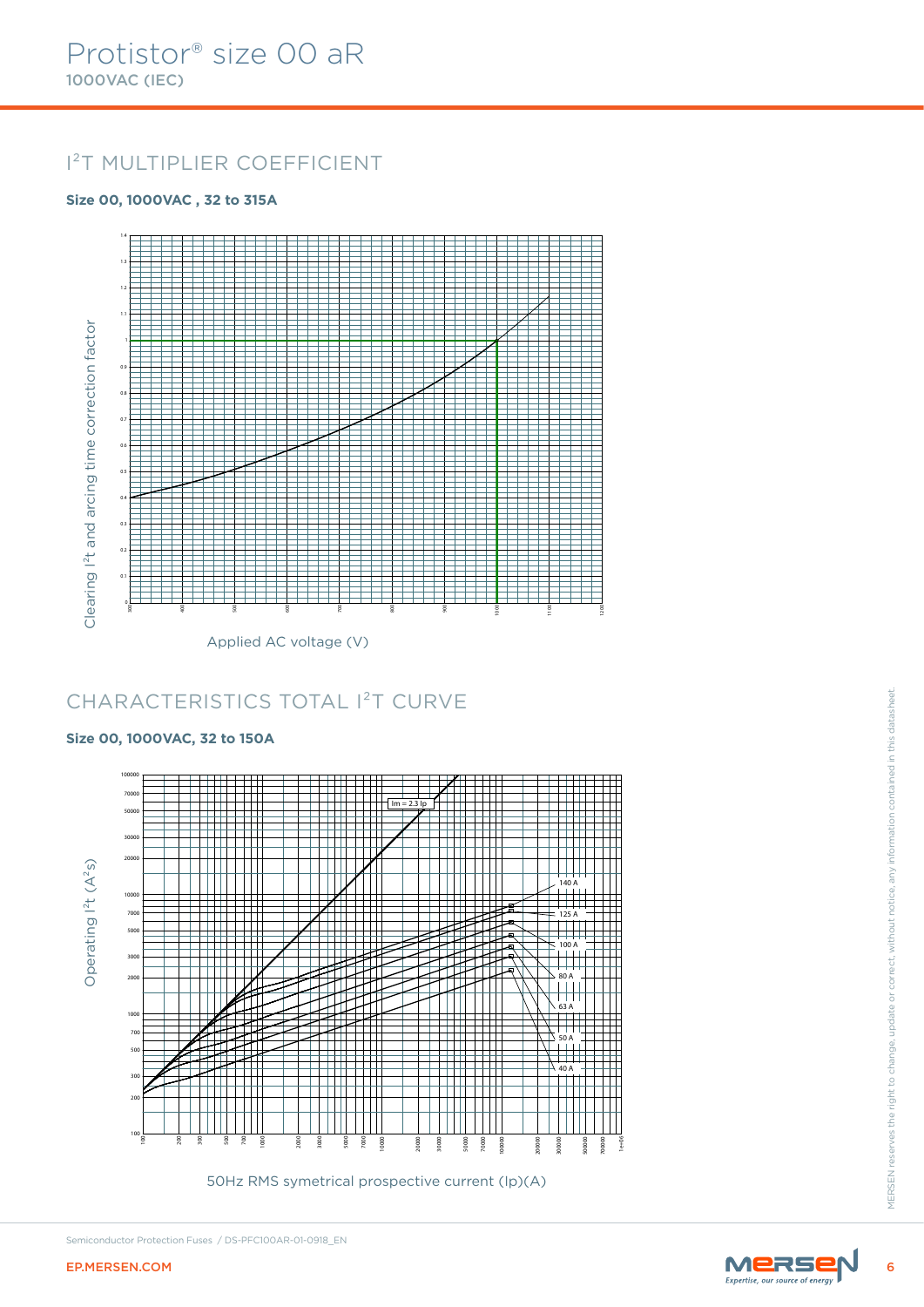# CHARACTERISTICS TOTAL I²T CURVE

### **Size 00, 1000VAC, 160 to 315A**



50Hz RMS symetrical prospective current (Ip)(A)

### POWER DISSIPATION

### **Size 00, 1000VAC, 32 to 315A**



Semiconductor Protection Fuses / DS-PFC100AR-01-0918\_EN

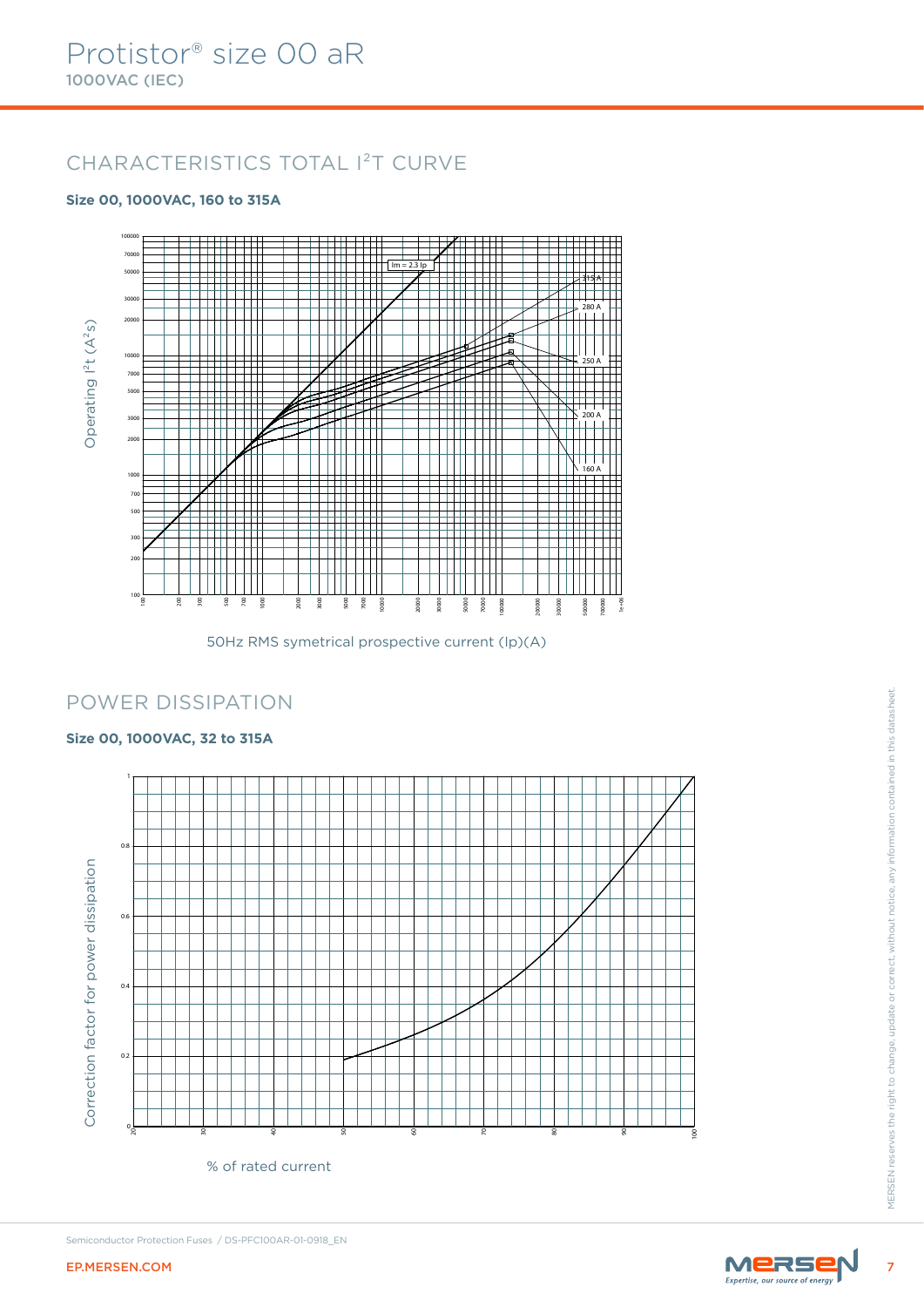# PEAK ARC VOLTAGE

### **Size 00, 1000VAC, 32 to 315A**